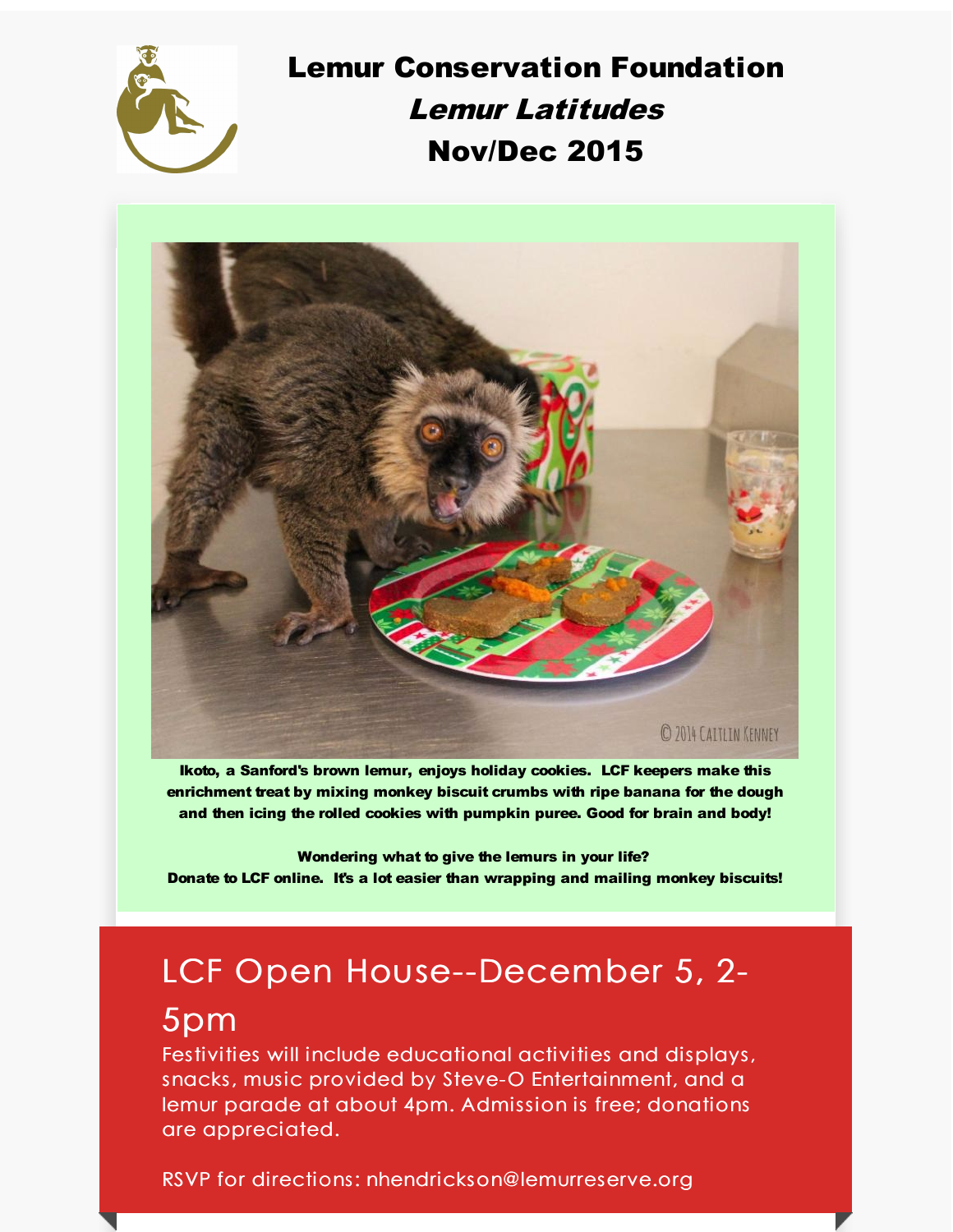### PTAG in Florida

Much has happened since our last newsletter.



LCF Mianatra Center for Lemur Studies.

Environment and Forests.

In June, for instance, LCF and New College of Florida hosted the annual meeting and workshop of the Prosimian Taxon Advisory Group (PTAG) and the Old World Monkey TAG meeting.

PTAG develops recommendations for population management and conservation for the entire taxa (group of similar species).

PTAG participants attend a session in the <sup>conservation, husbandry, training, and enrichment</sup> More than 80 animal-care professionals and conservationists from around the world gathered to discuss techniques. Attendees represented 50 institutions, from

Paignton Zoo in the UK to the Madagascar Ministry of

Many thanks to event co-sponsors New College of Florida, Nature's Path EnviroKidz, and Disney.







#### 



#### **Oliver Rank Rocks**

In August, 10-year-old artist and activist Oliver Rank, of Louisville, Colorado, sent LCF three drawings and a check. While saving up his allowance, Oliver had researched various charities and decided LCF was the best.

An excerpt from his letter:

I *know lemurs are on the endangered list from things like deforestation and I want to make sure that one day they'll thrive again soon maybe....*

*I have pretty much always loved lemurs. And I first learned about lemurs when I was little and in a mueseum [sic] with my grandad [sic]*



#### **2015 Giving Challenge**

Old and 22 new friends met Sarasota's 2015 Giving Challenge. This annual online fundraising blitz ran from noon to noon on September 1-2.

With the Patterson Foundation matching new-donor gifts, LCF garnered \$5,580.

That sum can cover

- a 6-month supply of monkey biscuits (\$1,794)
- an intern's stipend (\$2,800)
- a 3-month supply of mosquito repellent for the forest lemurs (\$180)



#### **Learning from Lemurs**

Eastern Kentucky University (EKU) anthropology professor Dr. Ben Freed will be leading the final field training of 2015. From December 14-20, eight EKU undergraduates in his Selected Topics in Physical Anthropology class will be living at the Myakka City reserve and recording the behavior of free-ranging lemurs.

An expert on crowned and Sanford's lemurs, Freed is currently exploring how lemurs react-or don't-as people pass through their Madagascar habitats.

Freed's early lemur encounters